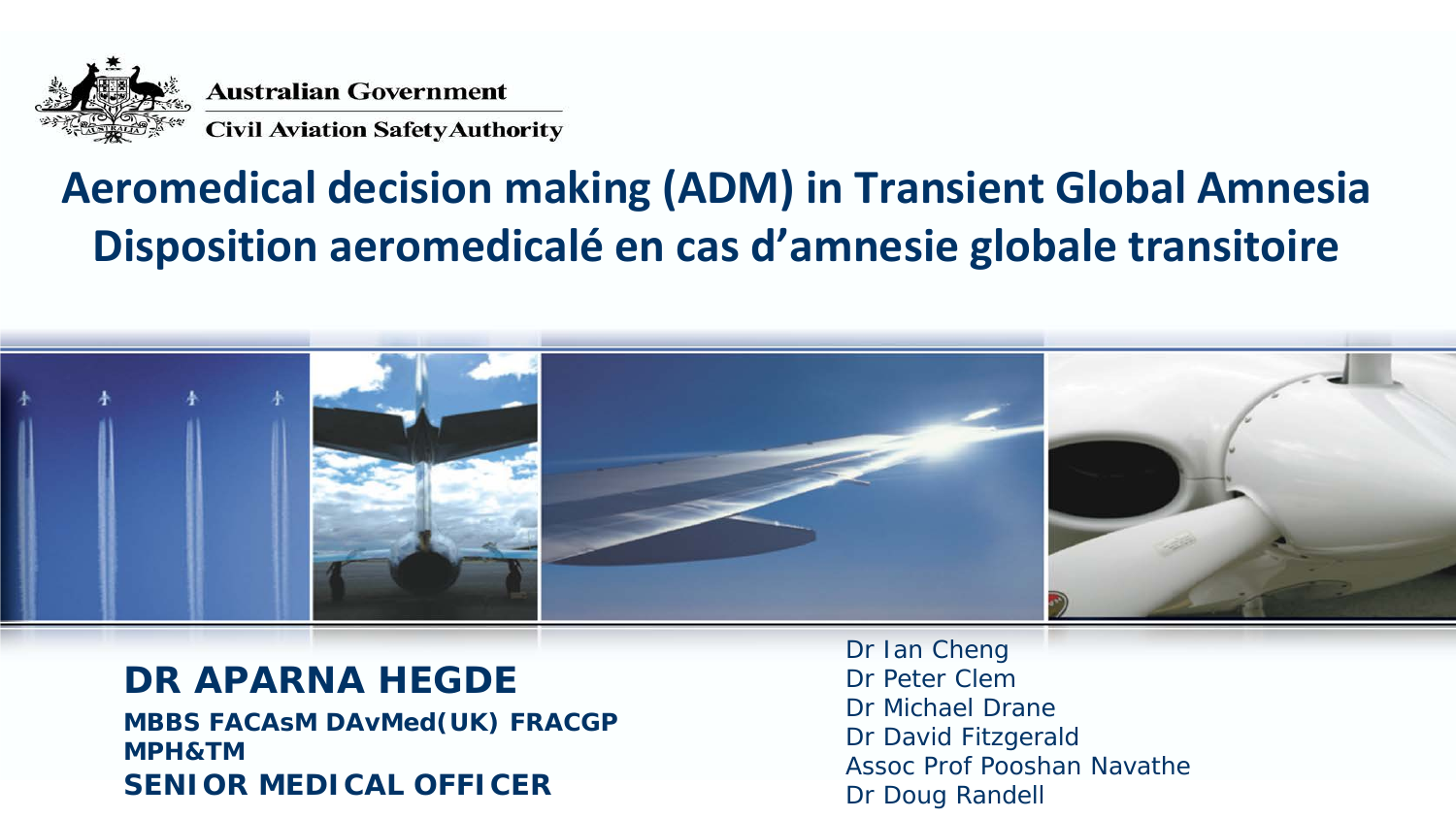

#### Diagnostic Criteria for TGA



**Australian Government Civil Aviation Safety Authority** 

**Clinical Condition**

- Presence of anterograde amnesia that is witnessed
- No clouding of consciousness or loss of personal identity
- Cognitive impairment limited to amnesia
- No focal neurological or epileptic signs
- No recent history of head trauma or seizures
- Resolution of symptoms within 24hrs
- Mild vegetative symptoms (headache, nausea, dizziness) may be present during the acute phase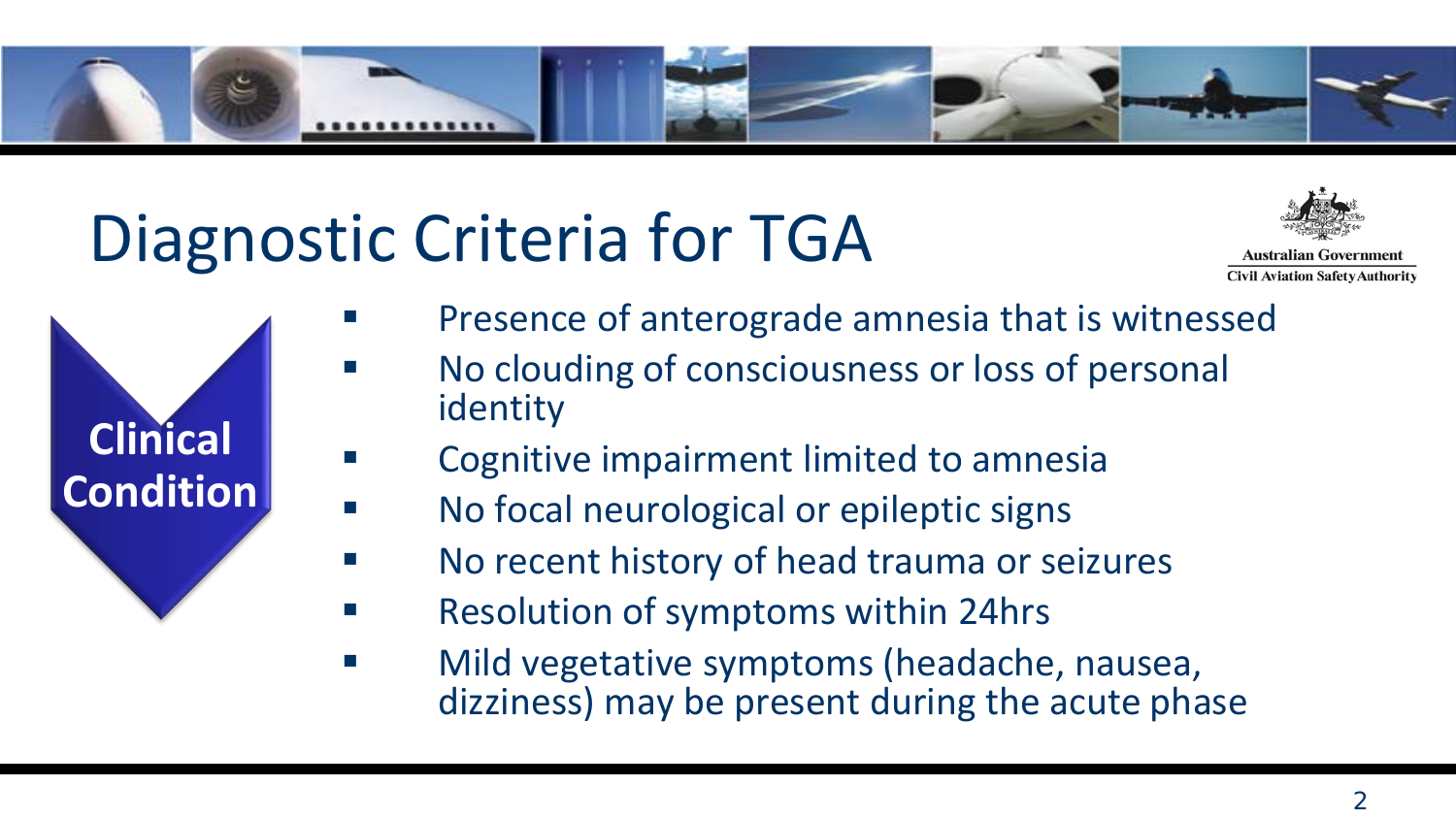

#### Epidemiology of TGA



**Australian Government Civil Aviation Safety Authority** 



- Incidence 3-8 per 100,000 per year
- **75% attacks occur in 50-70yo** 
	- Annual recurrence 6-10%
	- Precipitating events described in 50-80%:
		- Sudden immersion hot or cold water
		- Physical exertion, sexual activity
		- Emotional or psychological stress
		- Pain
		- Medical procedures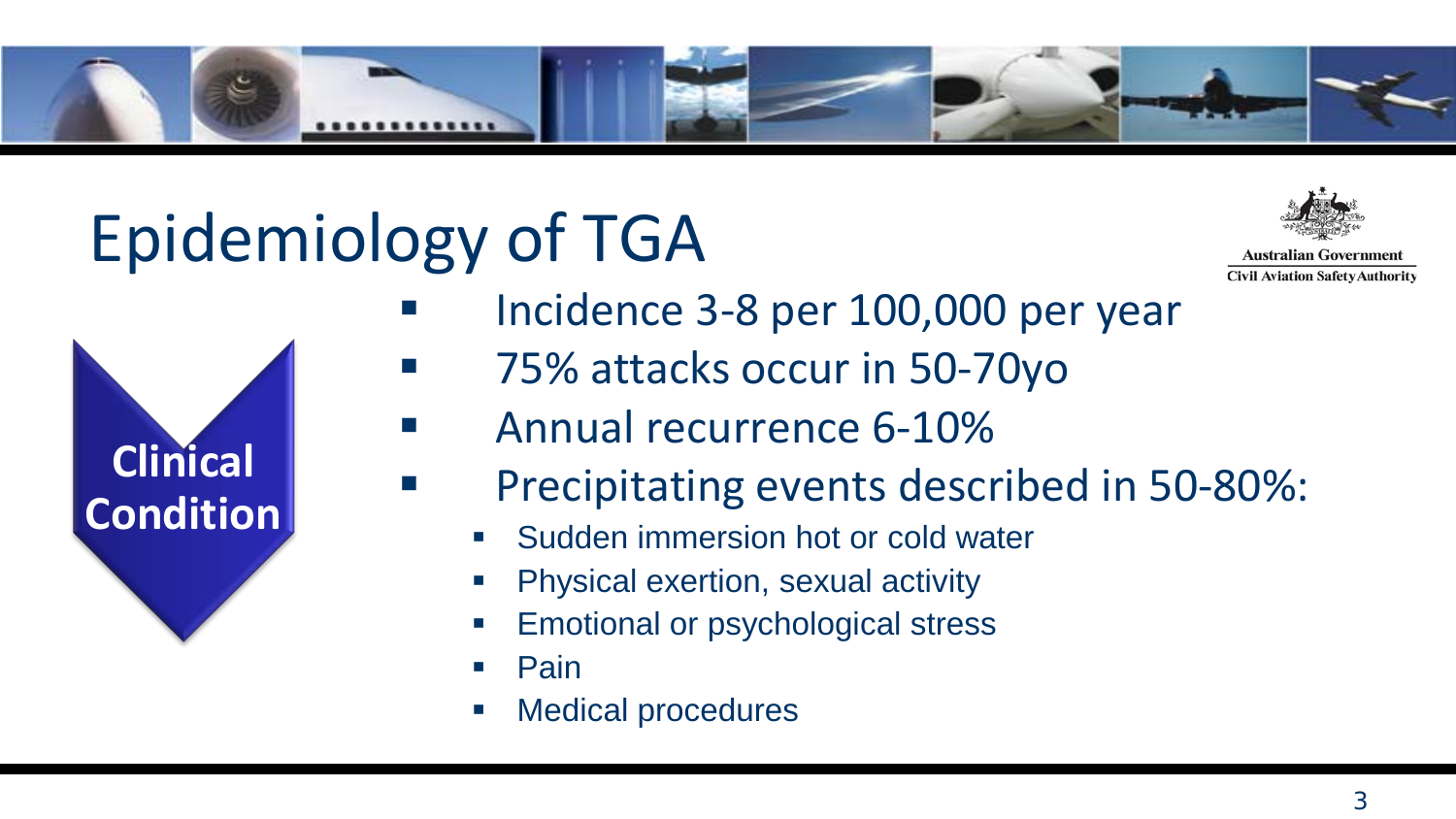

# Differential Diagnoses



- Ischaemia in the posterior cerebral circulation
- Intoxication, adverse drug side-effects
- Complex focal seizures, transient epileptic amnesia, post-ictal conditions
- Psychogenic fugue, dissociative disorders
- Post-traumatic amnesia
- Hypoglycaemia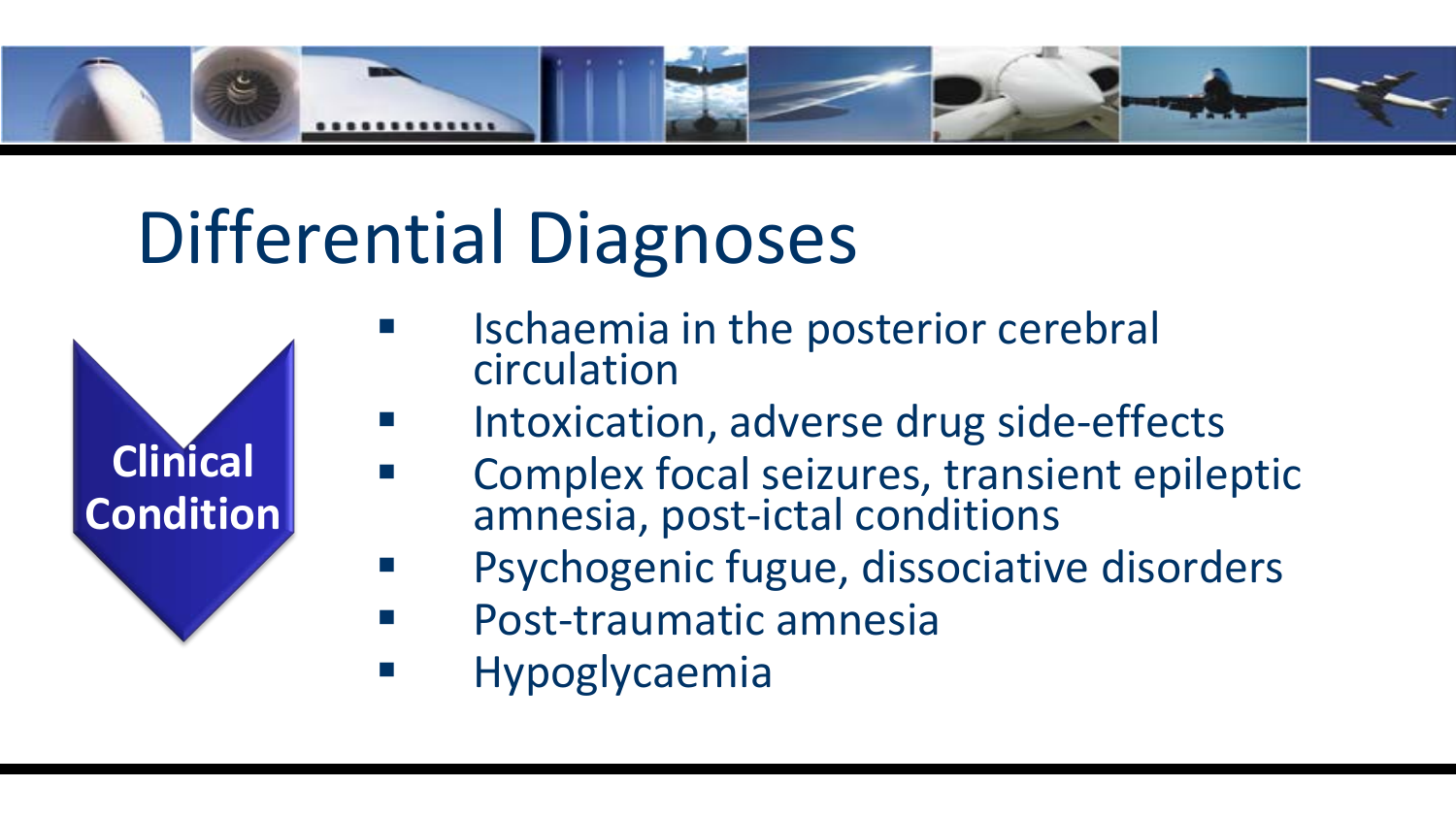

#### Management



- Document history, signs and symptoms
- **Nitness accounts**
- $E = E$
- MRI 24-72hrs after onset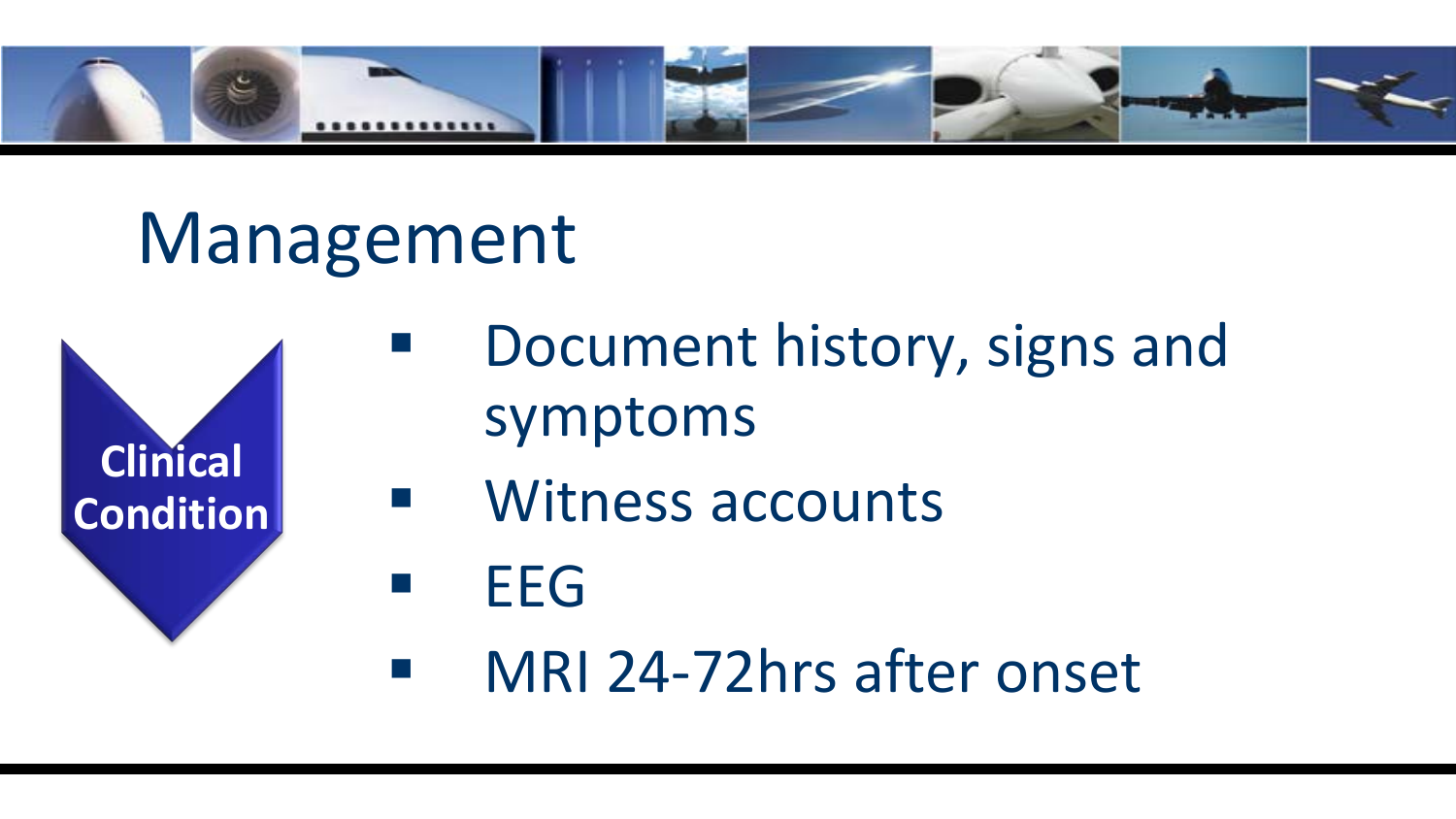

# Prognosis



- 7% are diagnosed with epilepsy (Transient Epileptic Amnesia) within 12M of diagnosis
- 6.2% recurrence in 12M
- Annual recurrence rate 2.8% mean F/U 5yrs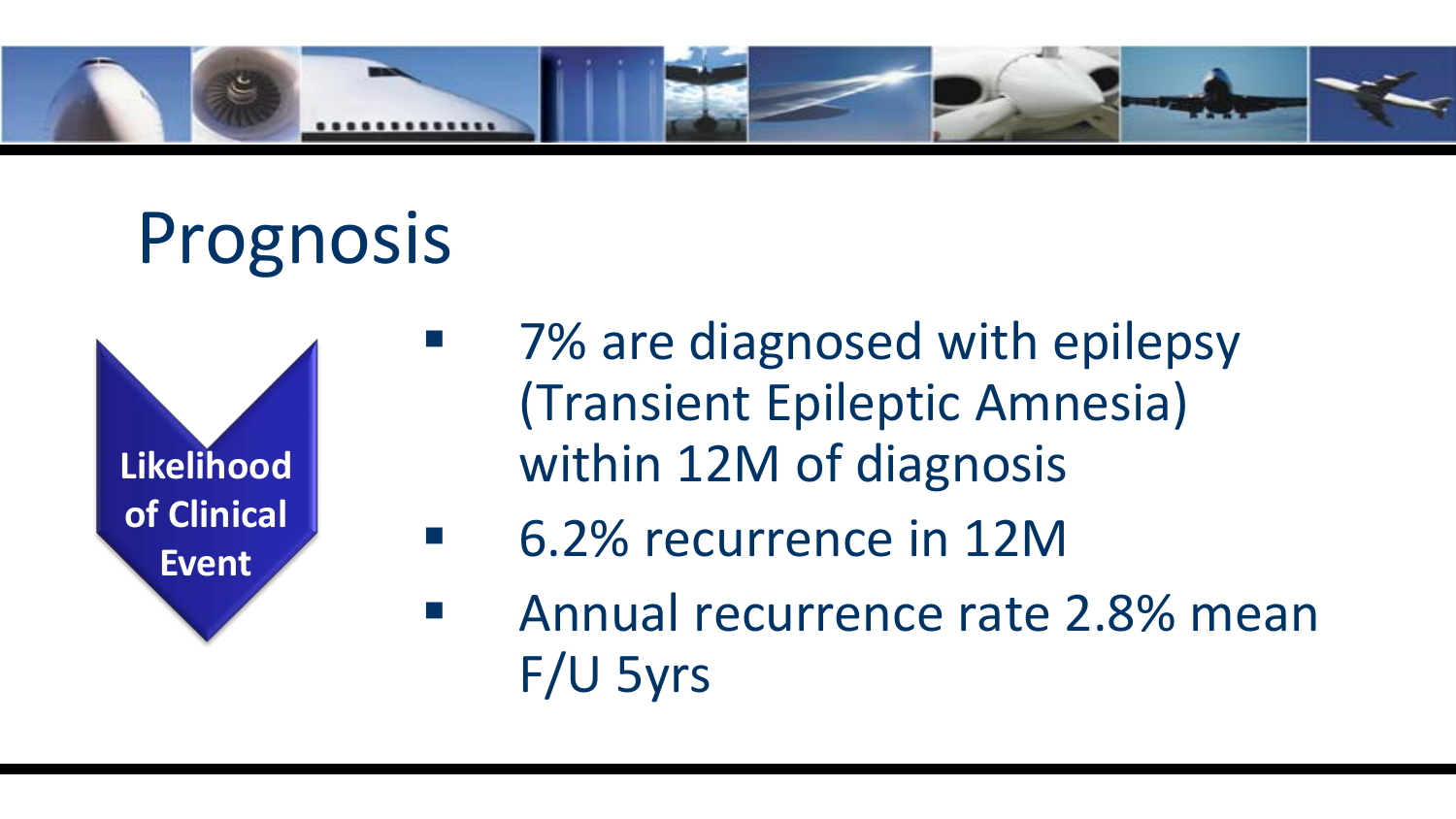

#### MRI Images



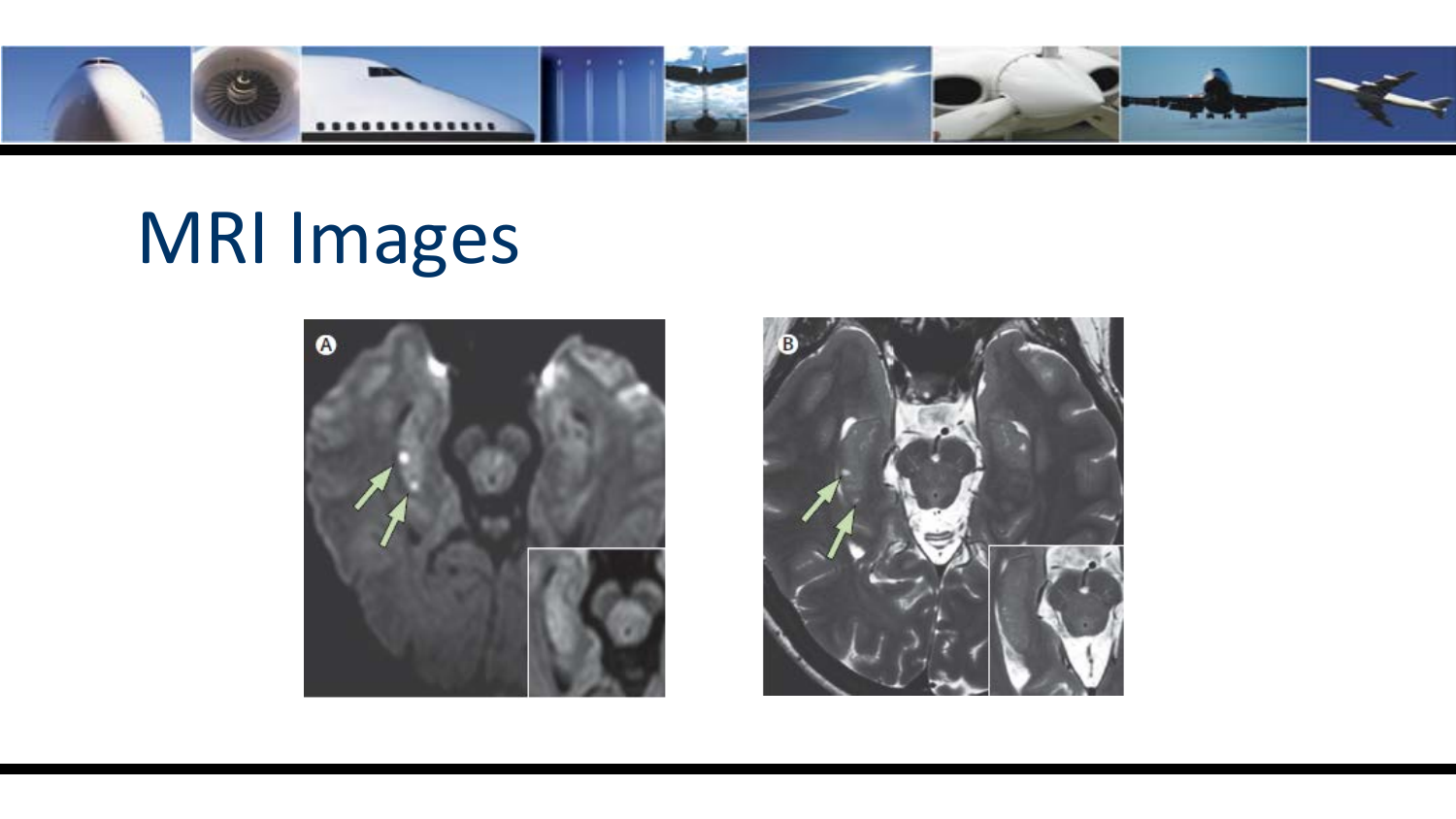

#### Aeromedical Issues



- Meets clinical case criteria
- **Recurrence rate** 
	- Diagnosis of a serious condition in the future
- **Norst case scenario of in-flight** incident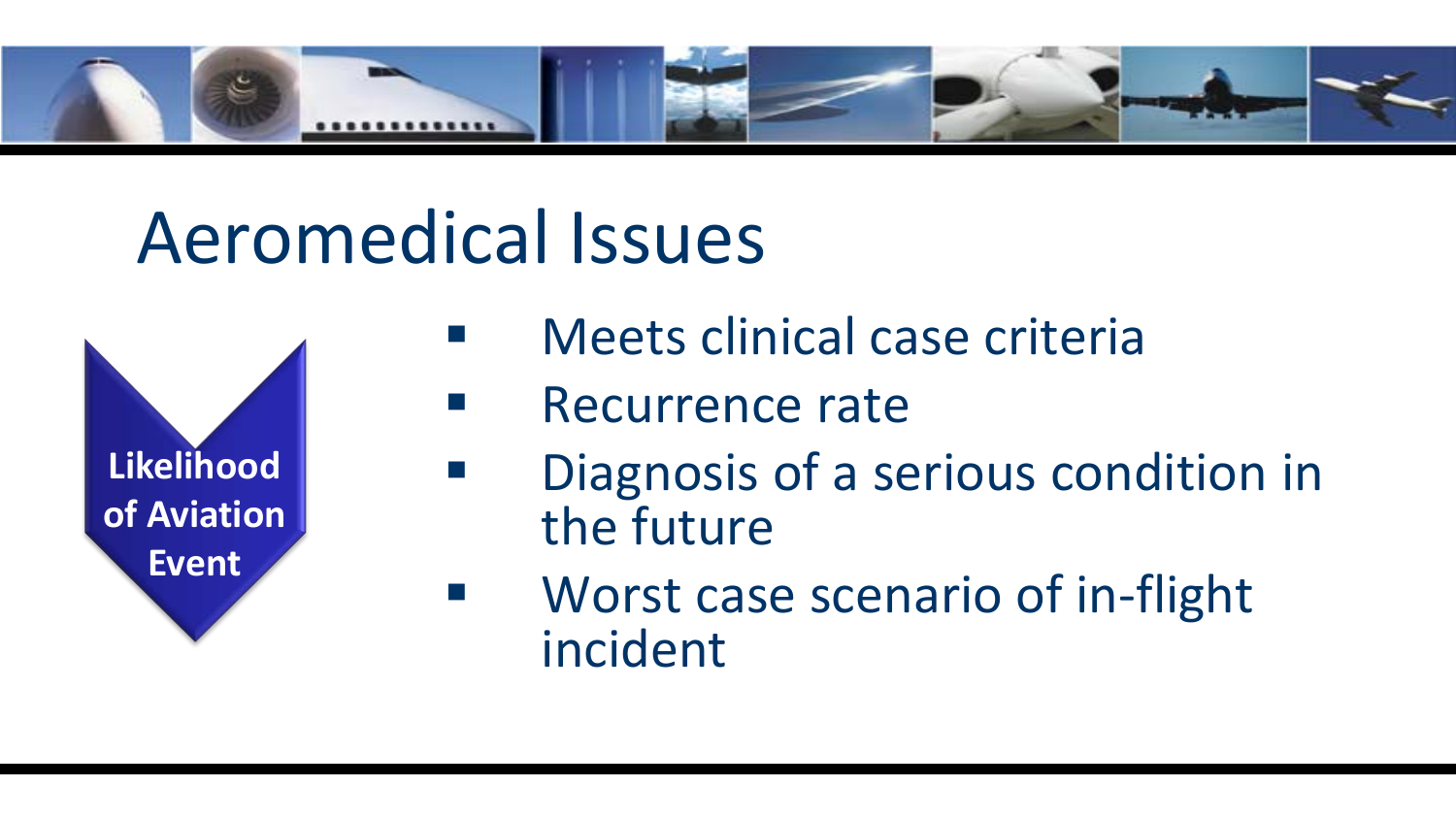

#### Risk Mitigation



- Institution of safety nets
	- a monitoring period
	- "as or with co-pilot" restriction to allow for differential diagnoses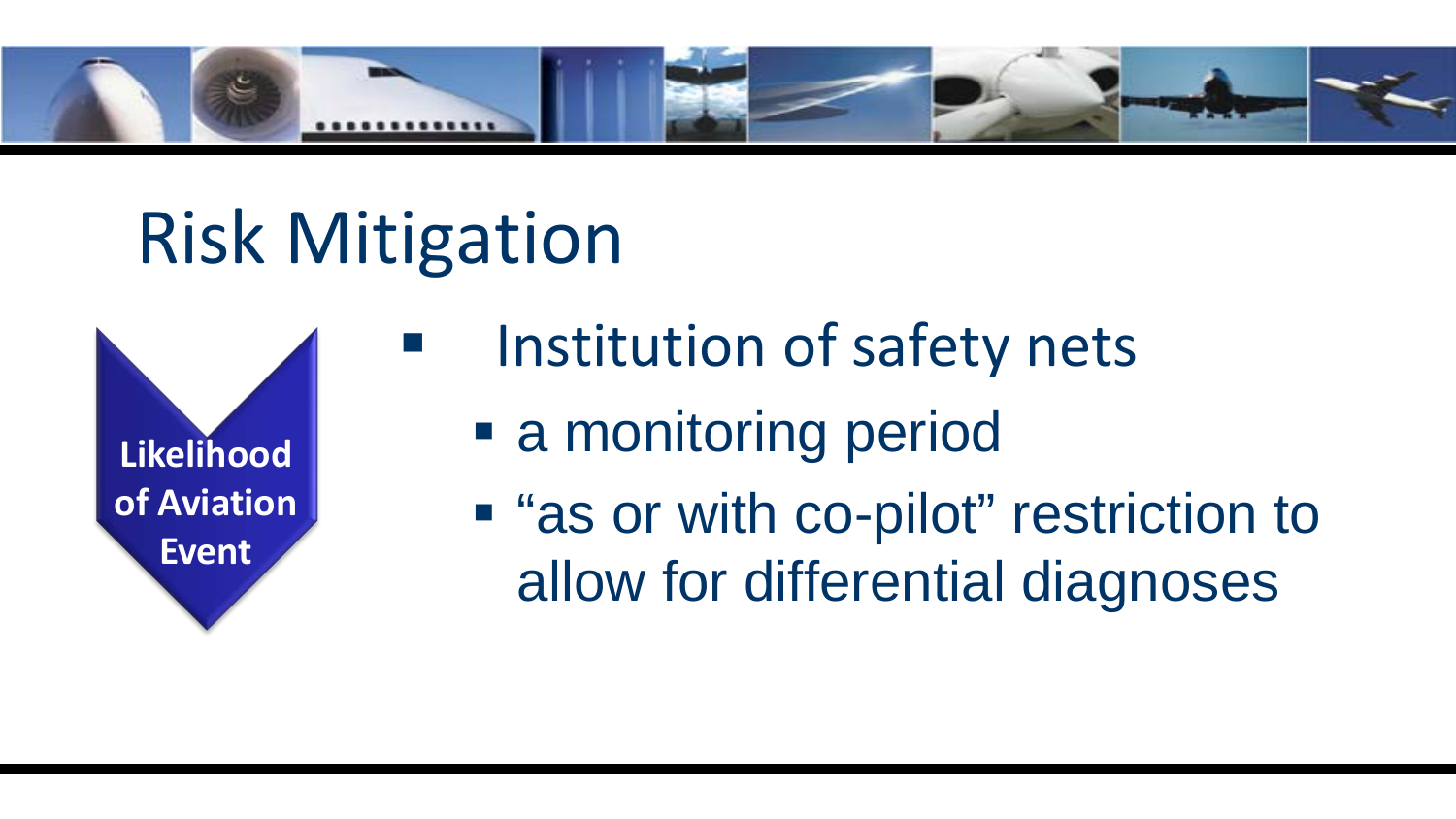

#### Case Presentation

- 61yo Angel Flight Pilot
- Confused after a morning walk
- Wife concerned he was having a CVA
- Hospital work up clear CT, normal EEG
- Episode lasted several hours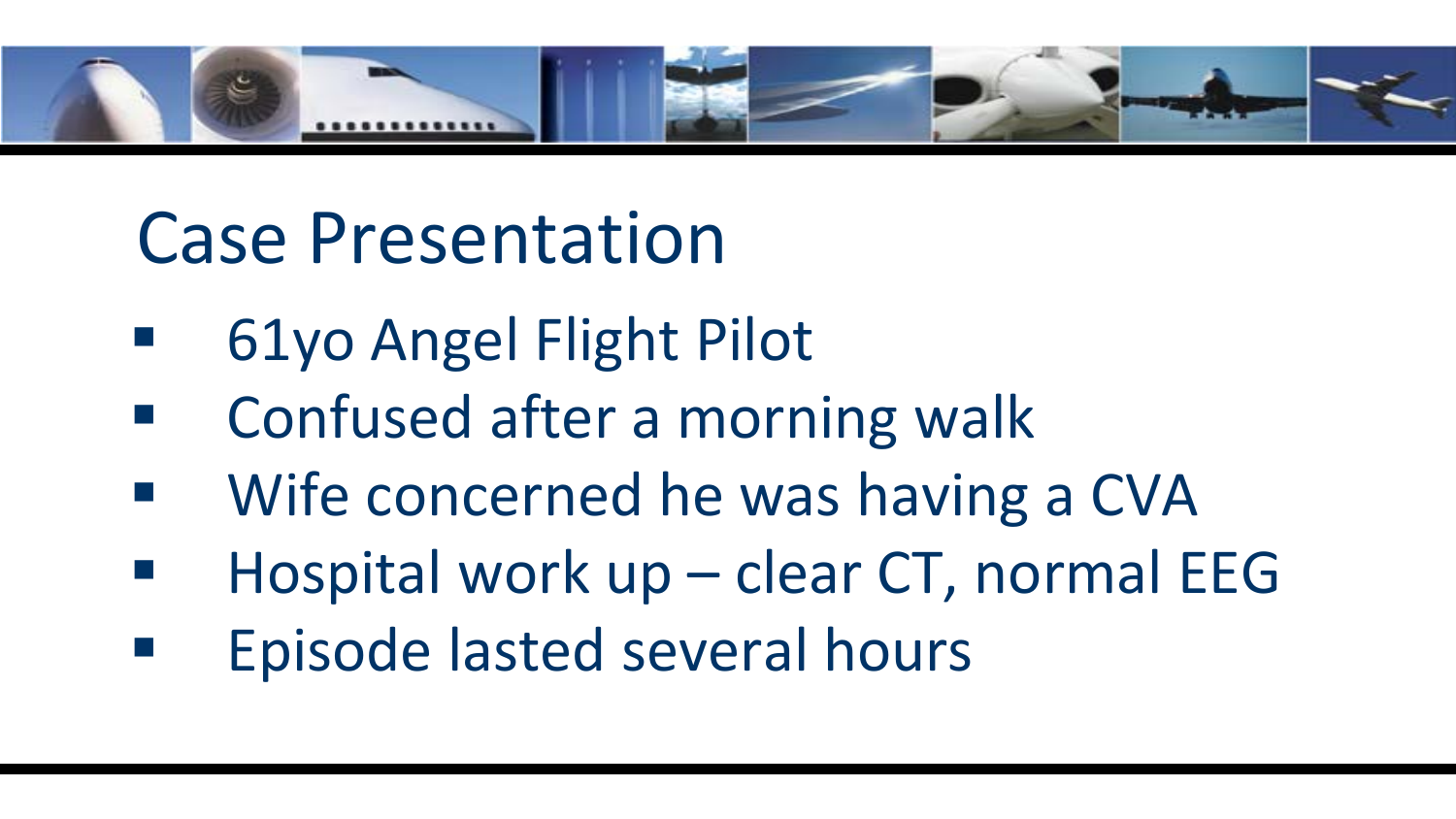

### Flow chart for ADM in TGA

Neurologist report with diagnosis of TGA

> REFUSE - all Classes 12/12

#### **Diagnosis of Exclusion**

\* Severe anterograde amnesia 4-6 hours \* Absence of dyspraxia or dysphasia \* Witnessed event in its entirety \* No significant neurobiological features \* Normal Imaging \* Full resolution within 24 hours \* No history of epilespy or head injury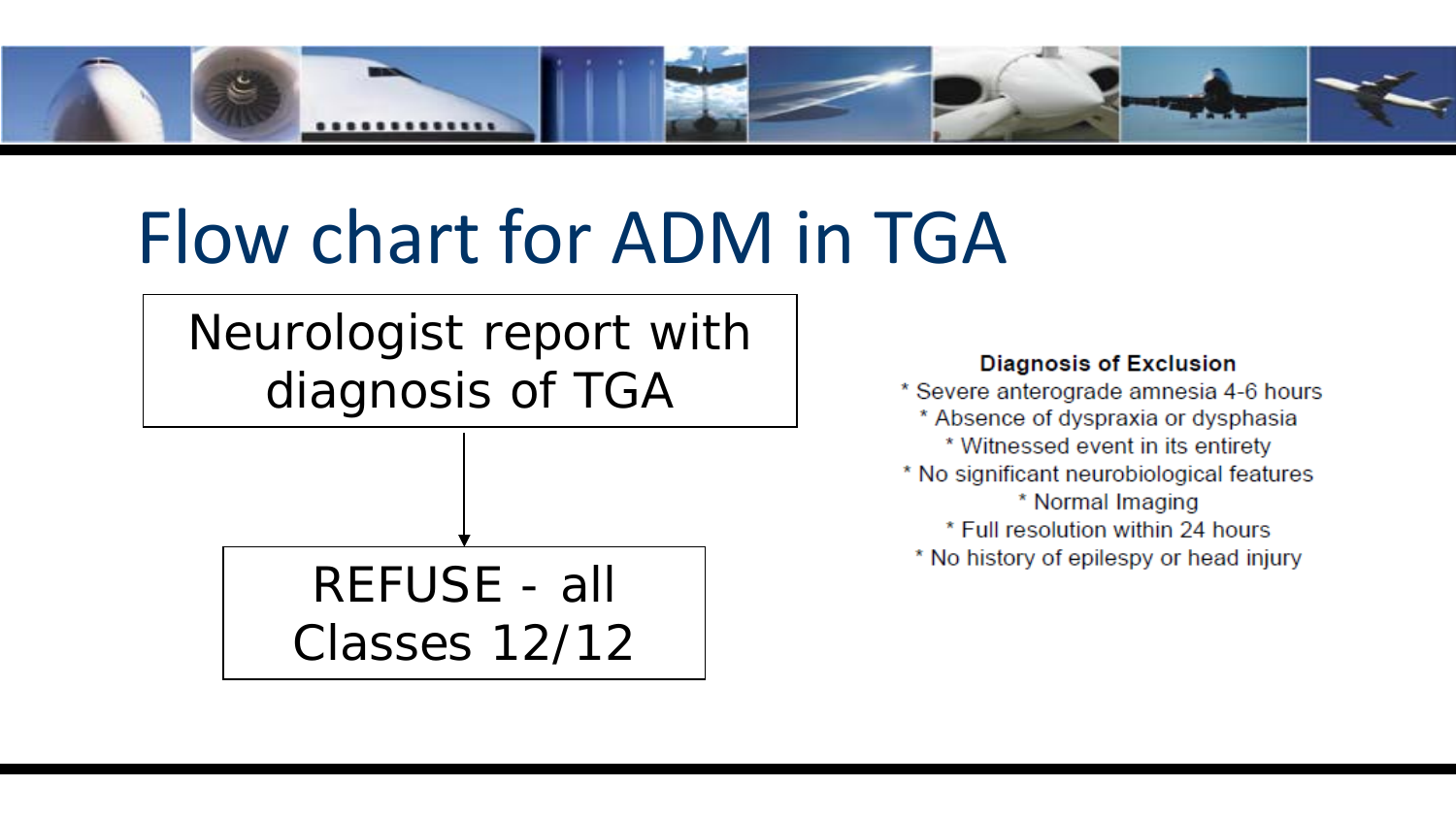

No recurrence + TGA confirmed

Class 1&3 MC/Prox Restriction

Class 2 WSP

+ Annual Progress report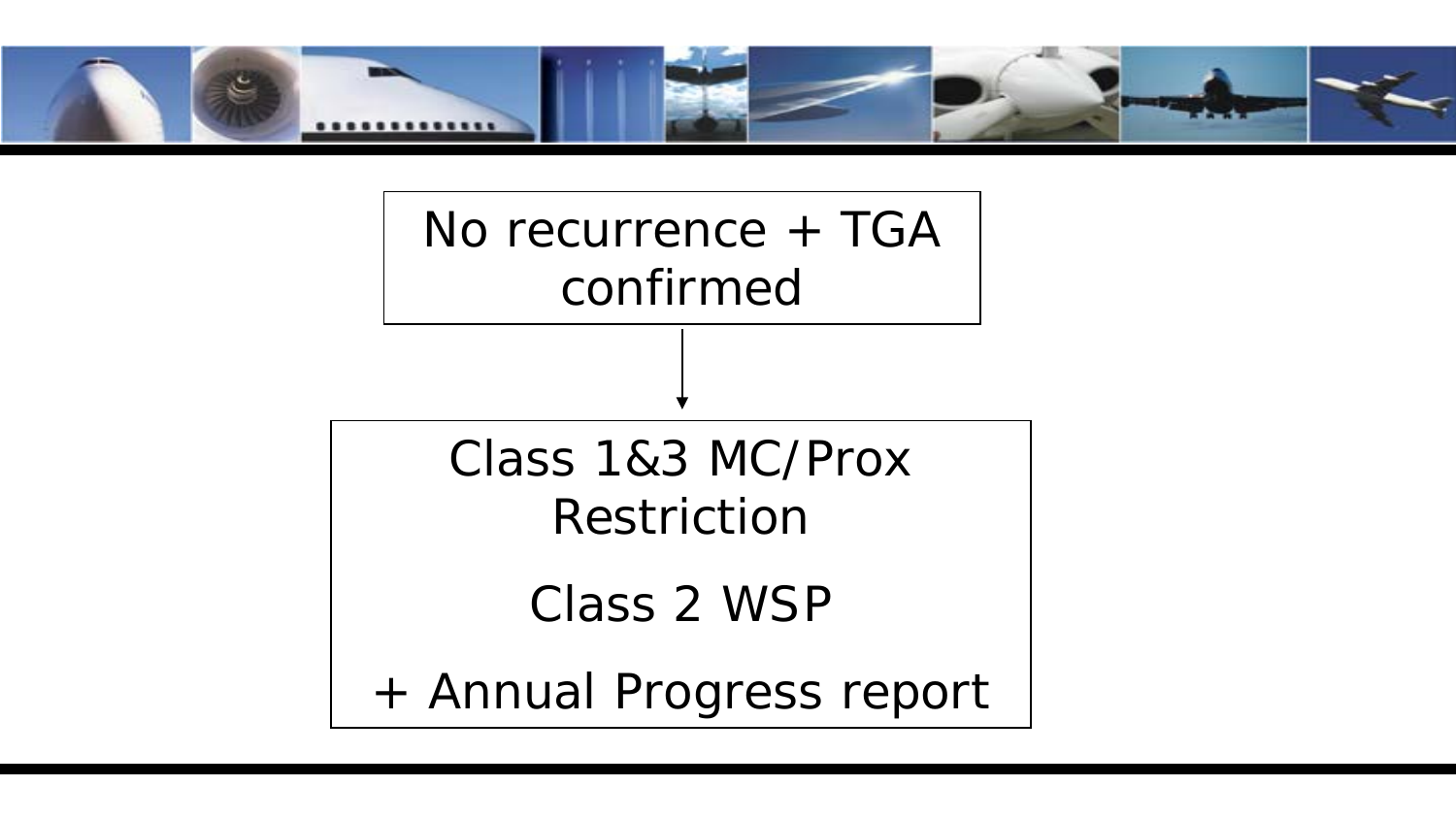

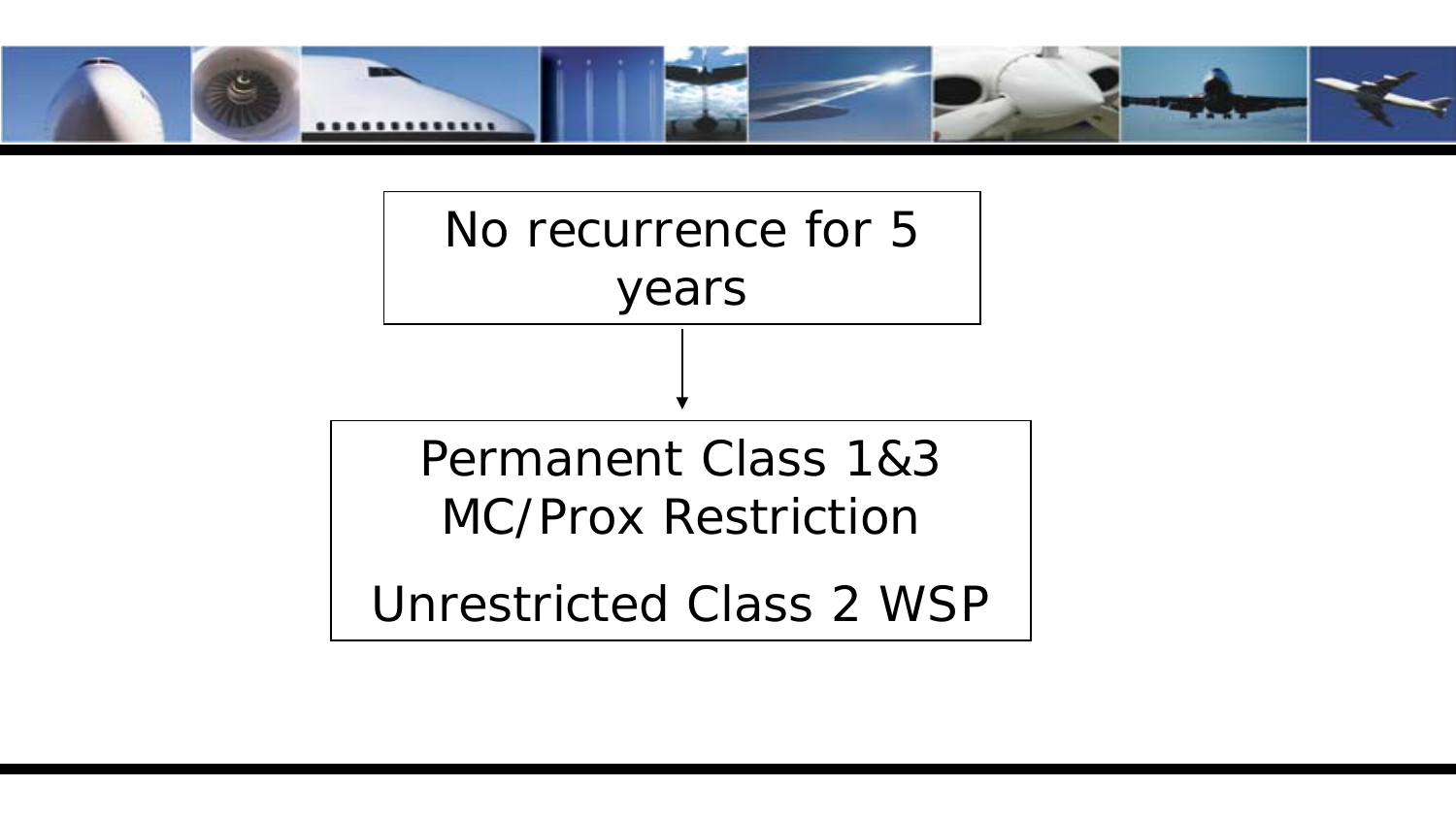

#### Conclusion

- TGA is uncommon in clinical practice
- The aeromedical issues involved are recurrence rate and diagnosis of another safety relevant neurological condition
- The ADM process remains the same regardless of the clinical scenario